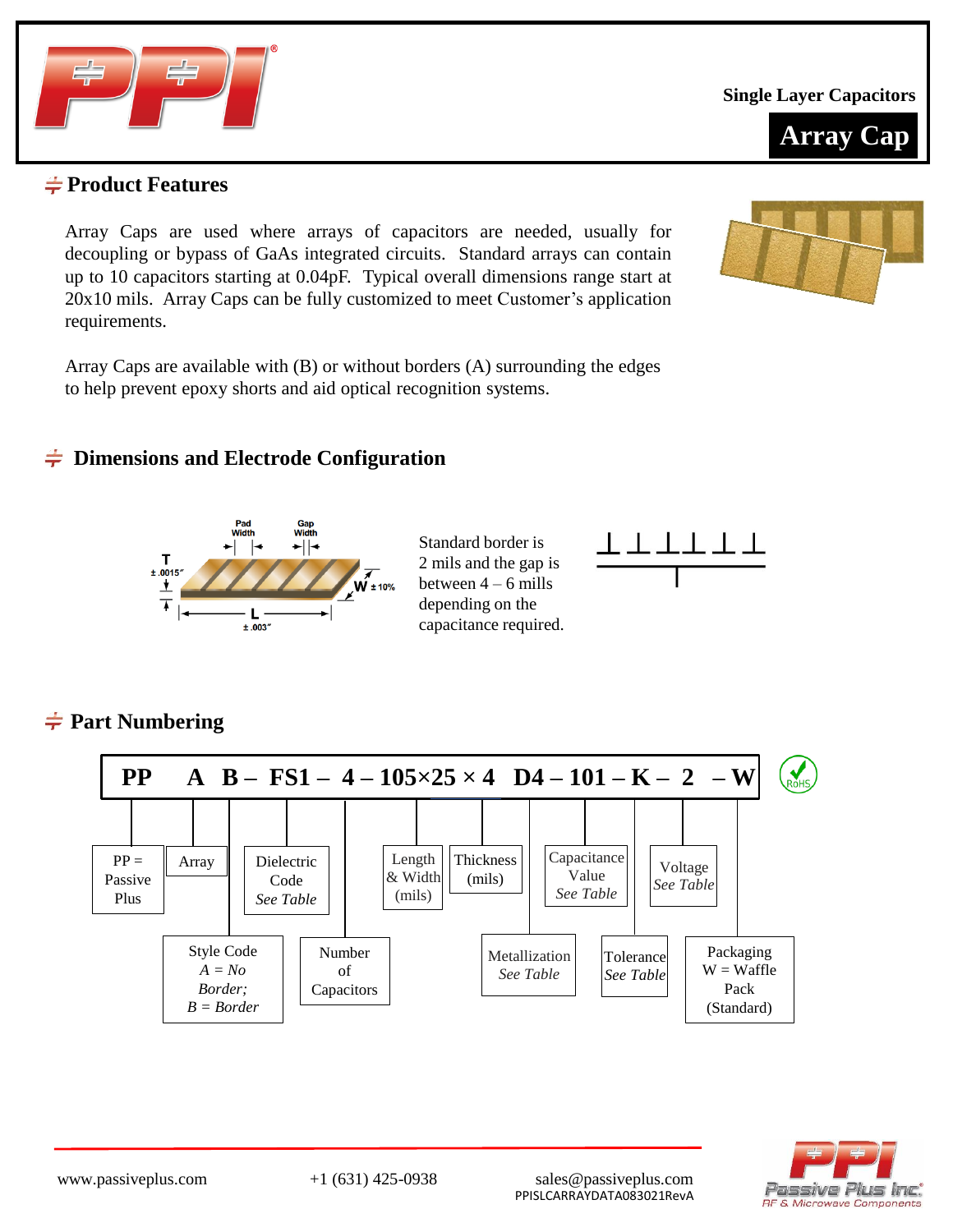



# $\div$  Substrates

Substrates can be supplied as follows:

| Bare                   |                                                          |
|------------------------|----------------------------------------------------------|
| <b>Metallized:</b>     | • Gold over Platinum, Palladium, or Nickel               |
|                        | • Silver over Platinum                                   |
|                        | • Custom schemes and patterns to Customer specifications |
| <b>Thickness Range</b> | $3 \text{ miles} +$                                      |

# **Standard Electrode Metallizations**

Gold (D4) This metallization consists of a minimum of 70 micro-inches of Gold over Platinum or Nickel which is ideal for all wirebonding methodologies.

**Silver (S7)** This metallization consists of 20 micro-inches of Silver over Platinum which is ideal for all solder applications whenever the use of Gold is unacceptable.

## **Metallization Codes**  $\div$  Capacitance Tolerance Codes  $\div$  Capacitance Codes

| Code | <b>Description</b>                                                                        |
|------|-------------------------------------------------------------------------------------------|
| D4   | Ti/Pt/Au<br>Titanium/Platinum/Gold<br>$(70 \mu m)$ Gold)                                  |
| S7   | Ti/Pt/Ag<br>Titanium/Platinum/Silver<br>$(20 \mu \text{in Silver})$                       |
| K2   | Ta/Pd/Au<br>Tantalum/Palladium/Gold<br>$(75 \text{ } \mu \text{in} \text{ } \text{Gold})$ |
| L3   | Ta/Pd/Au<br>Tantalum/Palladium/Gold<br>$(100 \mu \text{in} \text{Gold})$                  |
|      | Contact PPI for available metallizations                                                  |

| Class I Dielectrics: AS1 - KS2 |      |  |  |  |  |  |  |  |  |
|--------------------------------|------|--|--|--|--|--|--|--|--|
| <b>Tolerance</b>               | Code |  |  |  |  |  |  |  |  |
| $\pm 20\%$                     | М    |  |  |  |  |  |  |  |  |
| $\pm 15\%$                     |      |  |  |  |  |  |  |  |  |
| $\pm 10\%$                     |      |  |  |  |  |  |  |  |  |

| Value    | Code          |
|----------|---------------|
| $<$ 10pF | $1R0 = 1.0pF$ |
| >10pF    | $101 = 100pF$ |

| <b>Class II Dielectrics: MS1 - ZS4</b> |      |                  |      |  |  |  |  |  |  |  |  |
|----------------------------------------|------|------------------|------|--|--|--|--|--|--|--|--|
| <b>Tolerance</b>                       | Code | <b>Tolerance</b> | Code |  |  |  |  |  |  |  |  |
| $-10\%$ thru $+40\%$                   | Y    | $\pm 20\%$       | м    |  |  |  |  |  |  |  |  |
| $-20\%$ thru $+80\%$                   | Z    | $\pm 15\%$       |      |  |  |  |  |  |  |  |  |
| 0% thru $+100%$                        | V    | $\pm 10\%$       |      |  |  |  |  |  |  |  |  |
| Guaranteed Min. Value                  | GMV  |                  |      |  |  |  |  |  |  |  |  |

*Contact PPI for available metallizations.*

# $\div$  **Rated Voltage Codes** →  $\div$  Packaging

| Code | <b>Voltage</b> | <b>Dielectric</b><br><b>Thickness</b> |
|------|----------------|---------------------------------------|
| 7    | 50 V           | 4 mils                                |
| 3    | 100V           | 6 mils                                |

PPI SLCs are available in Waffle Packs (Standard). Other packaging options may be available. Please contact PPI.

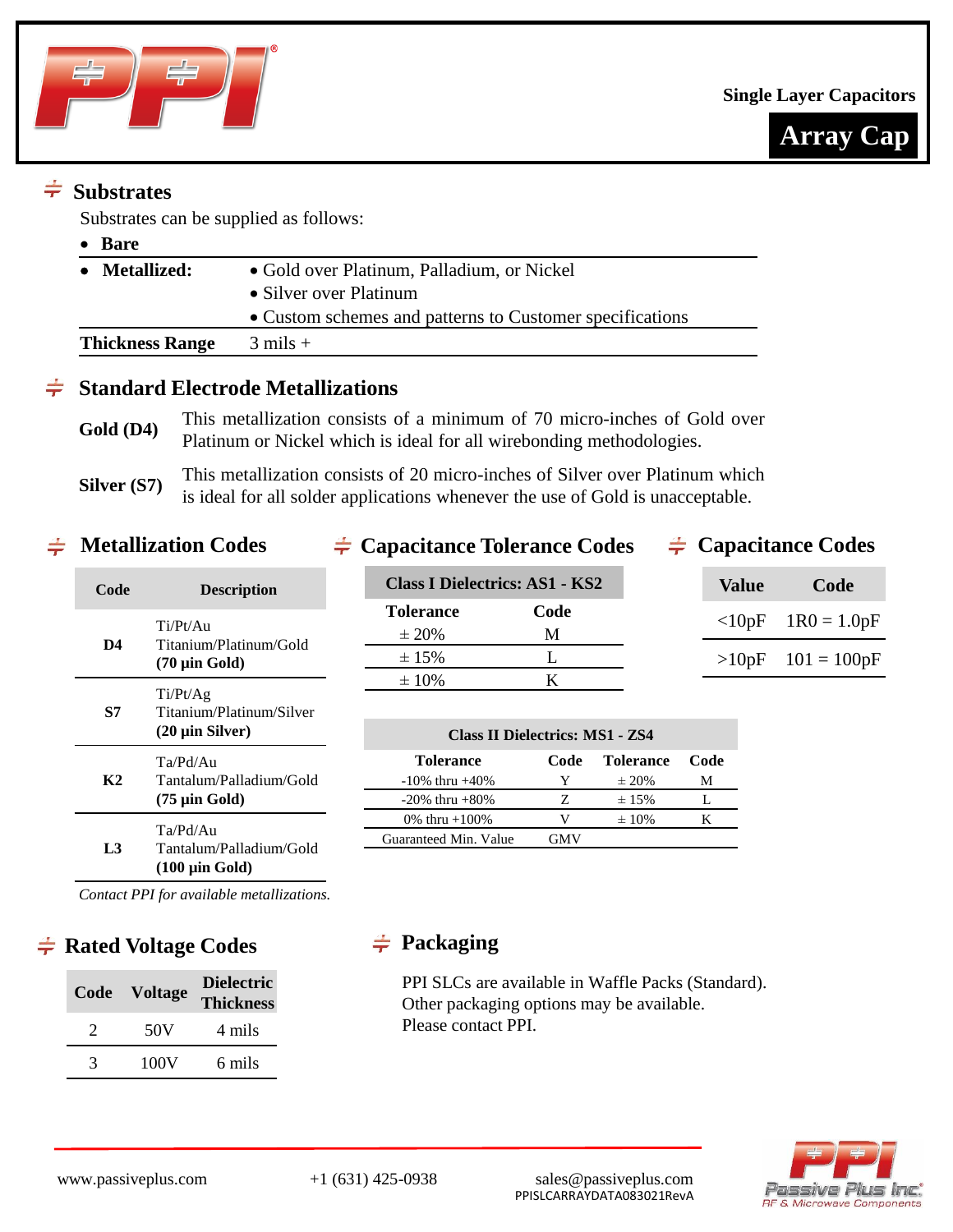



# **Dielectric Materials – Class I**

Dielectrics below consist of material exhibiting very low losses, extremely low or closely controlled temperature coefficients, negligible voltage and frequency coefficients, negligible aging effects and high insultation and dielectric breakdown.

| <b>Type</b>     | IR Min @ $25^{\circ}$ C | <b>Temperature</b><br><b>Coefficient</b><br>$(-25 \text{ to } 125^{\circ}\text{C})$ | <b>Dissipation</b><br><b>Factor</b><br>$(\textcircled{a}$ 10GHz) | <b>Dielectric</b><br><b>Constant</b><br>(K) | <b>Material</b> |
|-----------------|-------------------------|-------------------------------------------------------------------------------------|------------------------------------------------------------------|---------------------------------------------|-----------------|
| AS1             | $10^{12}$               | Negligible                                                                          | 0.0001                                                           | 3.8                                         | Quartz          |
| AS2             | $10^{12}$               | Negligible                                                                          | 0.0001                                                           | 3.9                                         | Si              |
| AS3             | $10^{12}$               | Negligible                                                                          | 0.0001                                                           | 6.6                                         | <b>BeO</b>      |
| AS6             | $10^{12}$               | $P120 \pm 25$ ppm                                                                   | 0.0001                                                           | 8.7                                         | <b>AlN</b>      |
| AS7             | $10^{12}$               | $P180 \pm 50$ ppm                                                                   | 0.0006                                                           | 9.6                                         | Alumina 96      |
| AS <sub>8</sub> | $10^{12}$               | $P180 \pm 50$ ppm                                                                   | 0.0006                                                           | 9.8                                         | Alumina 99.6    |
| BS2             | $10^{12}$               | $NP0 \pm 30$ ppm                                                                    | 0.0001                                                           | 12.6                                        | Titanate        |
| CS <sub>1</sub> | $10^{12}$               | $0 \pm 30$ ppm                                                                      | 0.001                                                            | 20                                          | Titanate        |
| ES1             | $10^{12}$               | $0 \pm 30$ ppm                                                                      | 0.002                                                            | 40                                          | Titanate        |
| FS1             | $10^{12}$               | $0 \pm 30$ ppm                                                                      | 0.005                                                            | 50                                          | Titanate        |
| <b>IS1</b>      | $10^{15}$               | $0 \pm 30$ ppm                                                                      | 0.005                                                            | 84                                          | Titanate        |
| KS3             | 10 <sup>6</sup>         | $N1500 \pm 500$ ppm                                                                 | 0.0025                                                           | 160                                         | Titanate        |

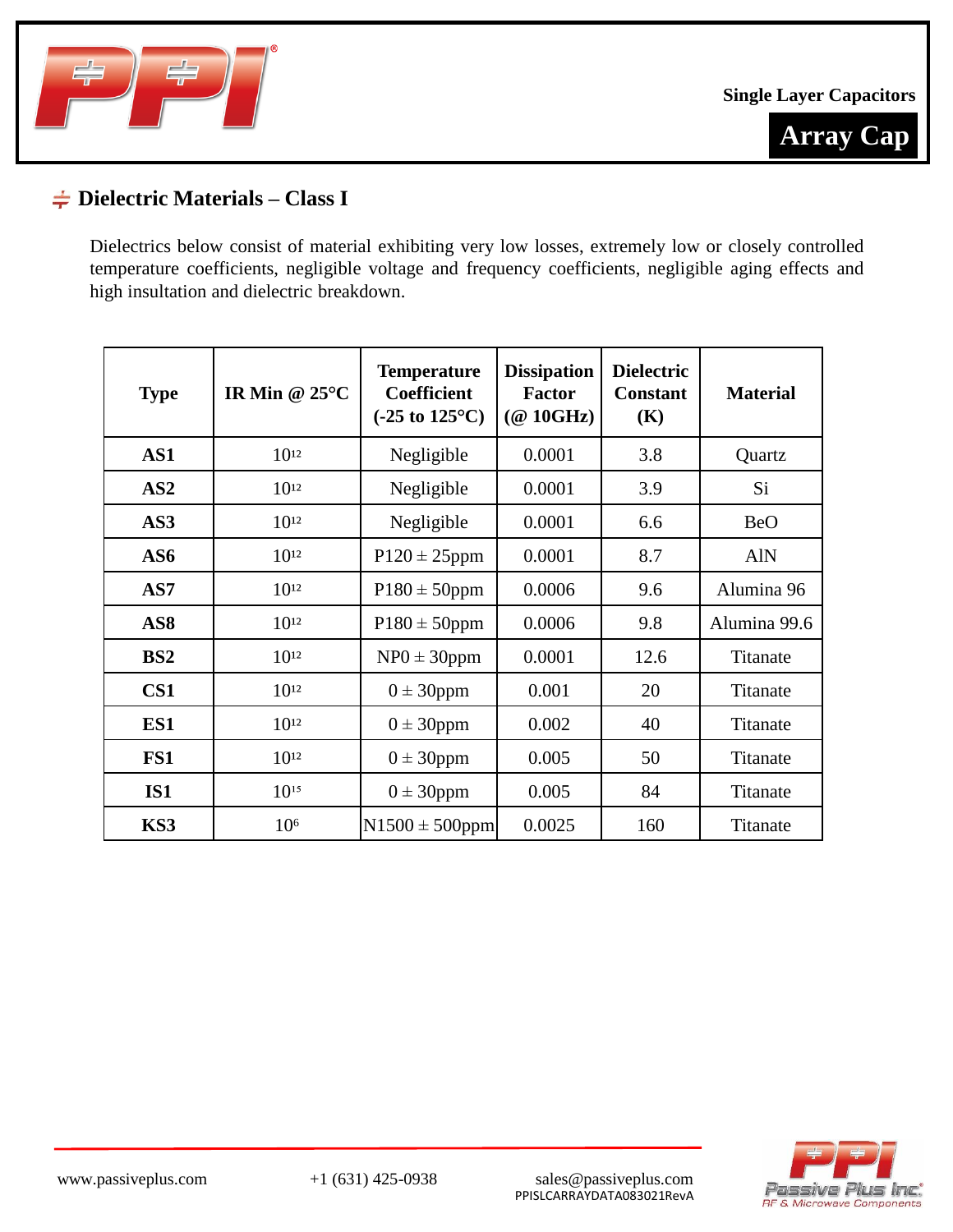



### **Dielectric Materials – Class II**

Dielectrics below are characterized by high dielectric constants, increased losses and higher temperature coefficients. These properties are inherent with this class of material but the high dielectric constants permit the use of smaller size to achieve low series inductance and meet dimensional requirements. Capacitors made with these materials are often used for coupling of microstrip line circuits where a small chip is necessary. Used as a bypass capacitor, the small size provides low series inductance and dielectric losses are typically of little concern.

| <b>Type</b>     | IR<br>(MEG-OHMs)<br>100VDC @ 25°C | <b>Temperature</b><br><b>Coefficient</b><br>$(-55 \text{ to } 125^{\circ}\text{C})$ | <b>Dissipation</b><br><b>Factor</b><br>$(\textcircled{a} 1 \text{ MHz})$ | Aging $(\% )$<br><b>HR/Decade</b> | <b>Dielectric</b><br><b>Constant</b><br>(K) |
|-----------------|-----------------------------------|-------------------------------------------------------------------------------------|--------------------------------------------------------------------------|-----------------------------------|---------------------------------------------|
| MS1             | 10 <sup>5</sup>                   | $5$ to $-10$                                                                        | 0.010                                                                    | 2.0                               | 300                                         |
| PS1             | 10 <sup>4</sup>                   | $\pm 10\%$                                                                          | 0.025                                                                    | 3.0                               | 700                                         |
| SS <sub>3</sub> | 10 <sup>5</sup>                   | $3$ to $-10$                                                                        | 0.015                                                                    | 3.5                               | 2,200                                       |
| US1             | 10 <sup>5</sup>                   | $0$ to $-35$                                                                        | 0.020                                                                    | 3.0                               | 4,000                                       |
| US3             | 10 <sup>5</sup>                   | 3.0                                                                                 | 0.025                                                                    | 3.0                               | 5,000                                       |
| RS <sub>2</sub> | 10 <sup>4</sup>                   | $\pm 10\%$                                                                          | 0.025                                                                    | 3.0                               | 1250                                        |
| ZS1             | 10 <sup>5</sup>                   | $0$ to $-80$                                                                        | 0.025                                                                    | 3.0                               | 11,000                                      |
| ZS4             | <b>Contact PPI</b>                | 15 to $-15$                                                                         | 0.035                                                                    | 3.0                               | 25,000                                      |
| ZS <sub>6</sub> | <b>Contact PPI</b>                | 15 to $-15$                                                                         | 0.035                                                                    | 3.0                               | 35,000                                      |
| US3             | 10 <sup>5</sup>                   | $\pm 15\%$                                                                          | 0.030                                                                    | 3.0                               | 4500                                        |

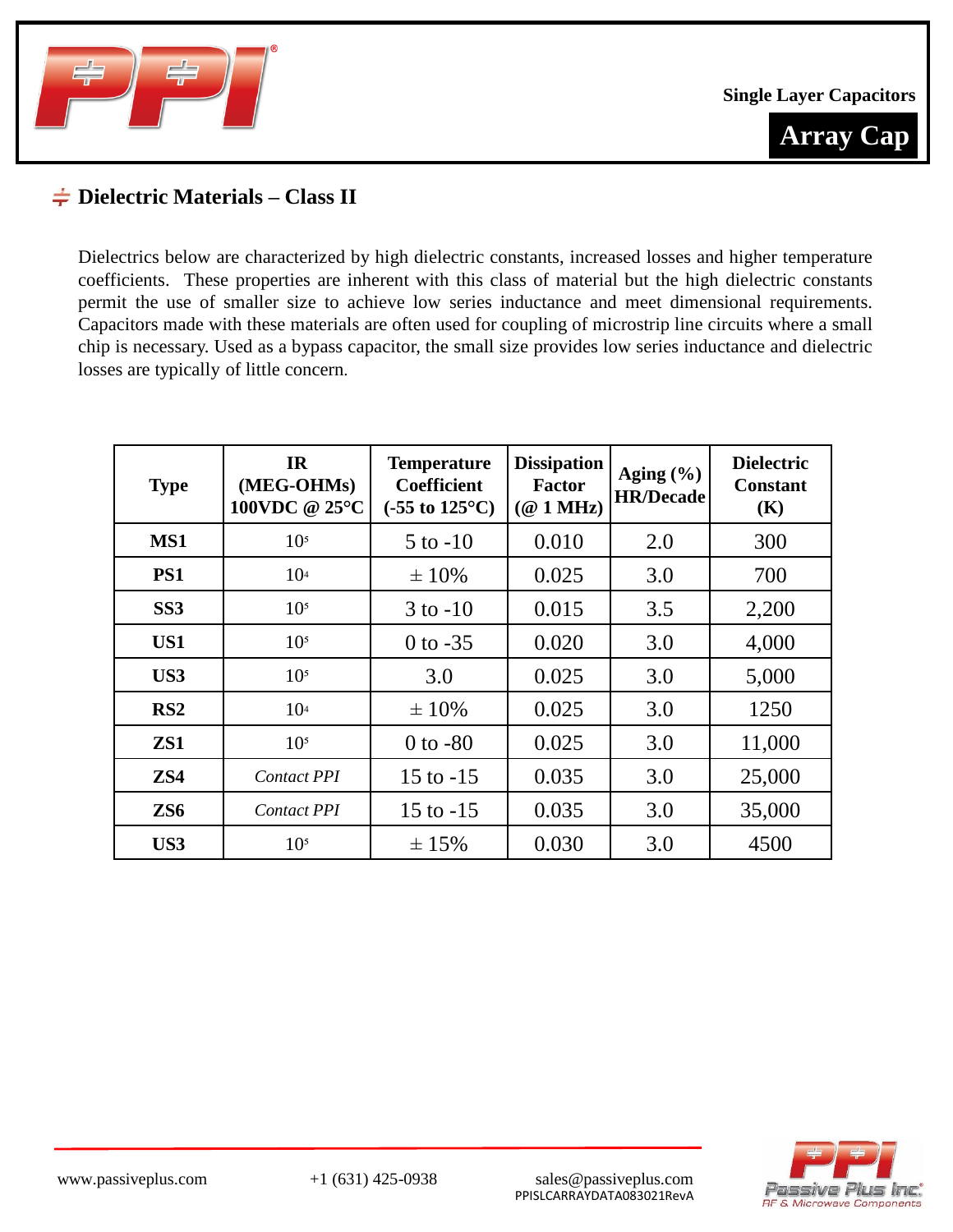



# **Capacitance, Case Size & Dielectric Availability - Class I Dielectrics**

|         | <b>Size</b><br>mils (mm) |                      |                      |                |                      |                |                 |                      |                 |                      |                 |                      |                 |                      |                    |                |                                                                                                                                                                                                                              |                |
|---------|--------------------------|----------------------|----------------------|----------------|----------------------|----------------|-----------------|----------------------|-----------------|----------------------|-----------------|----------------------|-----------------|----------------------|--------------------|----------------|------------------------------------------------------------------------------------------------------------------------------------------------------------------------------------------------------------------------------|----------------|
| Cap     | 10x10                    |                      | 12x12<br>15x15       |                |                      |                | 20x20<br>25x25  |                      |                 |                      | 30x30           |                      | 35x35           |                      | 40x40              | 50x50          |                                                                                                                                                                                                                              |                |
| (pF)    |                          | $(.254 \times .254)$ | $(.305 \times .305)$ |                | $(.381 \times .381)$ |                |                 | $(.508 \times .508)$ |                 | $(.635 \times .635)$ |                 | $(.762 \times .762)$ |                 | $(.889 \times .889)$ | (1.016 x)<br>1.016 |                | (1.270 x<br>1.270)                                                                                                                                                                                                           |                |
|         |                          |                      |                      |                |                      |                |                 |                      |                 |                      |                 |                      |                 |                      |                    |                | Dielectric  Thickness   Dielectric  Thickness   Dielectric   Thickness   Dielectric   Thickness   Dielectric   Thickness   Dielectric   Thickness   Dielectric   Thickness   Dielectric   Thickness   Dielectric   Thickness |                |
| 0.04    | AS7                      | 5                    | AS7                  | 6              | AS7                  | 10             |                 |                      |                 |                      |                 |                      |                 |                      |                    |                |                                                                                                                                                                                                                              |                |
| 0.06    | AS7                      | $\overline{4}$       | AS7                  | 5              | AS7                  | 8              | AS <sub>2</sub> | 5                    | AS <sub>2</sub> | 10                   |                 |                      |                 |                      |                    |                |                                                                                                                                                                                                                              |                |
| 0.08    | ES1                      | 10                   | AS7                  | $\overline{4}$ | AS7                  | 6              | AS7             | 10                   | AS <sub>2</sub> | $\tau$               | AS <sub>2</sub> | 9                    |                 |                      |                    |                |                                                                                                                                                                                                                              |                |
| 0.1     | ES1                      | 8                    | ES1                  | 11             | AS7                  | 5              | AS7             | 9                    | AS <sub>2</sub> | 5                    | AS <sub>2</sub> | $\tau$               | AS <sub>2</sub> | 10                   |                    |                |                                                                                                                                                                                                                              |                |
| 0.2     | ES1                      | 5                    | ES1                  | $\overline{7}$ | ES1                  | 10             | AS7             | $\overline{4}$       | AS7             | $\overline{7}$       | AS7             | 10                   | AS <sub>2</sub> | 5                    | AS <sub>2</sub>    | $\tau$         | AS <sub>2</sub>                                                                                                                                                                                                              | 10             |
| 0.3     | IS1                      | 6                    | ES1                  | $\overline{4}$ | ES1                  | 6              | ES1             | 11                   | AS7             | $\overline{4}$       | AS7             | $\tau$               | AS7             | 9                    | AS <sub>2</sub>    | 5              | AS <sub>2</sub>                                                                                                                                                                                                              | $\tau$         |
| 0.4     | IS <sub>1</sub>          | 5                    | IS <sub>1</sub>      | 7              | ES1                  | 5              | ES1             | 9                    | ES1             | 15                   | AS7             | 5                    | AS7             | $\tau$               | AS7                | 9              | AS <sub>2</sub>                                                                                                                                                                                                              | 5              |
| $0.5\,$ | IS1                      | $\overline{4}$       | IS <sub>1</sub>      | 5              | ES1                  | $\overline{4}$ | ES1             | $7\phantom{.0}$      | ES1             | 11                   | AS7             | 5                    | AS7             | 5                    | AS7                | $\tau$         | AS <sub>2</sub>                                                                                                                                                                                                              | $\overline{4}$ |
| 0.6     | KS <sub>2</sub>          | 6                    | IS <sub>1</sub>      | 5              | IS <sub>1</sub>      | $\overline{7}$ | ES1             | 6                    | ES1             | 10                   | ES1             | 15                   | AS7             | $\overline{4}$       | AS7                | 6              | AS7                                                                                                                                                                                                                          | 9              |
| 0.8     | MS1                      | 8                    | KS <sub>2</sub>      | 6              | IS <sub>1</sub>      | 5              | ES1             | 5                    | ES1             | $\tau$               | ES1             | 10                   | ES1             | 15                   | AS7                | $\overline{4}$ | AS7                                                                                                                                                                                                                          | $\tau$         |
| 1.0     | MS1                      | $\overline{7}$       | KS <sub>2</sub>      | 5              | IS1                  | $\overline{4}$ | IS1             | $\overline{7}$       | ES1             | 6                    | ES1             | 8                    | ES1             | 10                   | AS7                | $\overline{4}$ | AS7                                                                                                                                                                                                                          | 5              |
| 1.2     | MS1                      | 6                    | KS <sub>2</sub>      | 4              | IS <sub>1</sub>      | 4              | IS <sub>1</sub> | 6                    | ES1             | 5                    | ES1             | $\tau$               | ES1             | 9                    | AS7                | 3              | AS7                                                                                                                                                                                                                          | 5              |
| 1.5     | MS1                      | 5                    | MS1                  | $\overline{7}$ | KS <sub>2</sub>      | 5              | IS1             | 5                    | ES1             | $\overline{4}$       | ES1             | 6                    | ES1             | $\tau$               | ES1                | 10             | AS7                                                                                                                                                                                                                          | $\overline{4}$ |
| 1.8     | MS1                      | $\overline{4}$       | MS1                  | 5              | KS <sub>2</sub>      | 4              | IS <sub>1</sub> | $\overline{4}$       | IS <sub>1</sub> | 6                    | ES1             | 5                    | ES1             | 6                    | ES1                | 8              | ES1                                                                                                                                                                                                                          | 11             |
| 2.0     | MS1                      | $\overline{4}$       | MS1                  | 5              | KS <sub>2</sub>      | 4              | KS <sub>2</sub> | $\tau$               | IS1             | 6                    | ES1             | $\overline{4}$       | ES1             | 5                    | ES1                | $\overline{7}$ | ES1                                                                                                                                                                                                                          | 11             |
| 2.2     | RS1                      | $\overline{4}$       | MS1                  | 5              | KS <sub>2</sub>      | $\overline{4}$ | KS <sub>2</sub> | 6                    | IS1             | 5                    | IS1             | $\tau$               | ES1             | 5                    | ES1                | $\overline{7}$ | ES1                                                                                                                                                                                                                          | 10             |
| 2.7     | RS1                      | 8                    | MS1                  | $\overline{4}$ | MS1                  | 6              | KS <sub>2</sub> | 5                    | IS <sub>1</sub> | $\overline{4}$       | IS <sub>1</sub> | 6                    | ES1             | $\overline{4}$       | ES1                | 5              | ES1                                                                                                                                                                                                                          | 8              |
| 3.3     | RS1                      | $\overline{7}$       | RS1                  | 10             | MS1                  | 5              | KS <sub>2</sub> | $\overline{4}$       | KS <sub>2</sub> | 6                    | IS1             | 5                    | IS1             | $\tau$               | ES1                | $\overline{4}$ | ES1                                                                                                                                                                                                                          | $\tau$         |
| 3.9     | RS1                      | 6                    | RS1                  | 9              | MS1                  | $\overline{4}$ | MS1             | $\overline{7}$       | KS <sub>2</sub> | 5                    | IS1             | $\overline{4}$       | IS1             | 6                    | IS1                | 8              | ES1                                                                                                                                                                                                                          | 6              |
| 4.7     | RS1                      | 5                    | RS1                  | $\overline{7}$ | RS1                  | 11             | MS1             | 6                    | KS <sub>2</sub> | $\overline{4}$       | KS <sub>2</sub> | 6                    | IS <sub>1</sub> | 5                    | IS <sub>1</sub>    | 6              | ES1                                                                                                                                                                                                                          | 5              |
| 5.6     | RS1                      | $\overline{4}$       | RS1                  | 6              | RS1                  | 10             | MS1             | 5                    | MS1             | $\overline{7}$       | KS <sub>2</sub> | 5                    | IS1             | $\overline{4}$       | IS1                | 5              | ES1                                                                                                                                                                                                                          | $\overline{4}$ |
| 6.8     | RS1                      | $\overline{4}$       | RS1                  | 5              | RS1                  | 8              | MS1             | $\overline{4}$       | MS1             | 6                    | KS <sub>2</sub> | 5                    | KS <sub>2</sub> | 6                    | IS1                | $\overline{4}$ | IS1                                                                                                                                                                                                                          | $\overline{7}$ |
| 8.2     | SS <sub>3</sub>          | 6                    | RS1                  | $\overline{4}$ | RS1                  | $\overline{7}$ | MS1             | $\overline{4}$       | MS1             | 5                    | KS <sub>2</sub> | $\overline{4}$       | KS <sub>2</sub> | 5                    | KS <sub>2</sub>    | $\tau$         | KS <sub>2</sub>                                                                                                                                                                                                              | 10             |
| 10      | SS <sub>3</sub>          | 5                    | RS1                  | $\overline{4}$ | RS1                  | 5              | RS1             | 9                    | MS1             | $\overline{4}$       | MS1             | 6                    | KS <sub>2</sub> | $\overline{4}$       | KS <sub>2</sub>    | 5              | KS <sub>2</sub>                                                                                                                                                                                                              | 8              |
| 12      | SS <sub>3</sub>          | $\overline{4}$       | SS <sub>3</sub>      | 6              | RS1                  | 5              | RS1             | 8                    | RS1             | 11                   | MS1             | 5                    | MS1             | $7\phantom{.0}$      | KS <sub>2</sub>    | 4              | KS <sub>2</sub>                                                                                                                                                                                                              | $\tau$         |
| 15      | US1                      | 6                    | SS <sub>3</sub>      | 5              | RS1                  | $\overline{4}$ | RS1             | 6                    | RS1             | 10                   | MS1             | $\overline{4}$       | MS1             | 6                    | MS1                | $\overline{7}$ | KS <sub>2</sub>                                                                                                                                                                                                              | 6              |
| 18      | US1                      | 5                    | SS <sub>3</sub>      | $\overline{4}$ | SS <sub>3</sub>      | 6              | RS1             | 5                    | RS1             | 8                    | RS1             | 11                   | MS1             | $\overline{4}$       | MS1                | 6              | KS <sub>2</sub>                                                                                                                                                                                                              | 5              |
| 20      | US1                      | 5                    | SS <sub>3</sub>      | $\overline{4}$ | SS <sub>3</sub>      | 6              | RS1             | 5                    | RS1             | $\,8\,$              | RS1             | 11                   | MS1             | $\overline{4}$       | MS1                | 5              | KS <sub>2</sub>                                                                                                                                                                                                              | $\overline{4}$ |
| 22      | US <sub>1</sub>          | $\overline{4}$       | US1                  | 6              | SS <sub>3</sub>      | 5              | RS1             | $\overline{4}$       | RS1             | $\overline{7}$       | RS1             | 9                    | MS1             | $\overline{4}$       | MS1                | 5              | KS <sub>2</sub>                                                                                                                                                                                                              | $\overline{4}$ |

# **Shaded cells indicate Class II Dielectrics**

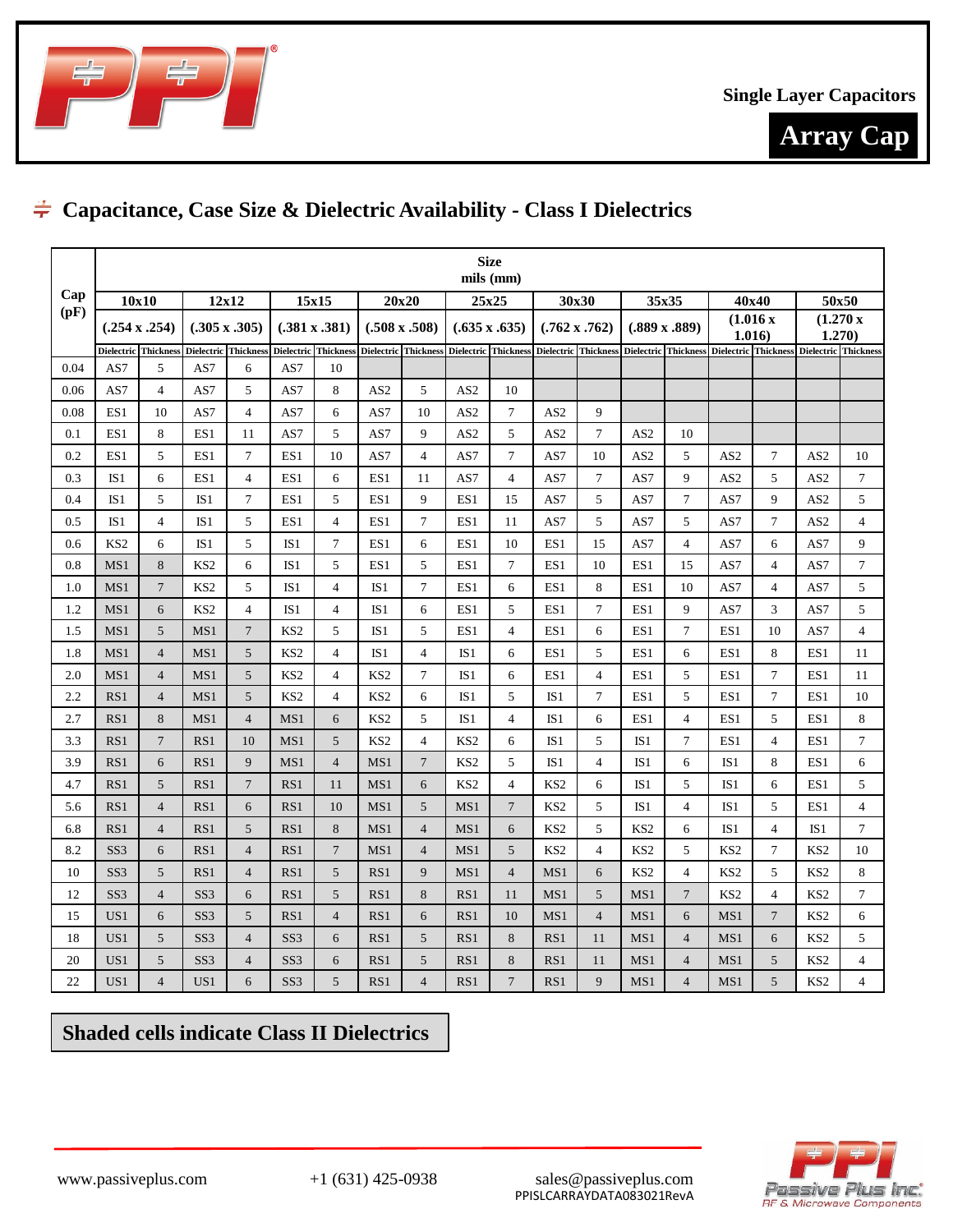



# **Capacitance, Case Size & Dielectric Availability – Class II Dielectrics**

|      | <b>Size</b>     |                                              |                      |                      |                                              |                |                      |                |                                                                   |                |                      |                      |                      |                      |                 |                          |                                                                     |                |
|------|-----------------|----------------------------------------------|----------------------|----------------------|----------------------------------------------|----------------|----------------------|----------------|-------------------------------------------------------------------|----------------|----------------------|----------------------|----------------------|----------------------|-----------------|--------------------------|---------------------------------------------------------------------|----------------|
|      |                 |                                              |                      |                      |                                              |                |                      |                |                                                                   | mils (mm)      |                      |                      |                      |                      |                 |                          |                                                                     |                |
| Cap  |                 | 10x10                                        |                      | 12x12                | 15x15                                        |                | 20x20                |                | 25x25                                                             |                | 30x30                |                      | 35x35                |                      | 40x40           |                          | 50x50                                                               |                |
| (pF) |                 | $(.254 \times .254)$<br>Dielectric Thickness | $(.305 \times .305)$ | Dielectric Thickness | $(.381 \times .381)$<br>Dielectric Thickness |                | $(.508 \times .508)$ |                | $(.635 \times .635)$<br>Dielectric Thickness Dielectric Thickness |                | $(.762 \times .762)$ | Dielectric Thickness | $(.889 \times .889)$ | Dielectric Thickness |                 | Dielectric Thickness     | $(1.016 \times 1.016) (1.270 \times 1.270)$<br>Dielectric Thickness |                |
| 27   | US1             | 4                                            | US1                  | 5                    | SS <sub>3</sub>                              | $\overline{4}$ | RS1                  | $\overline{4}$ | RS1                                                               | 6              | RS1                  | 8                    | MS1                  | 3                    | MS1             | 4                        | MS1                                                                 | 6              |
| 33   | VS1             | 4                                            | US1                  | $\overline{4}$       | US1                                          | 6              | SS <sub>3</sub>      | 6              | RS1                                                               | 5              | RS1                  | 6                    | RS1                  | 11                   | MS1             | $\overline{4}$           | MS1                                                                 | 5              |
| 39   | ZS1             | 6                                            | US1                  | $\overline{4}$       | US1                                          | 5              | SS <sub>3</sub>      | 5              | RS1                                                               | $\overline{4}$ | RS1                  | 5                    | RS1                  | 7                    | RS1             | 10                       | MS1                                                                 | $\overline{4}$ |
| 47   | ZS1             | 5                                            | ZS1                  | 7                    | US1                                          | 5              | SS <sub>3</sub>      | 4              | SS <sub>3</sub>                                                   | 6              | RS1                  | 5                    | RS1                  | 6                    | RS1             | 8                        | MS1                                                                 | 4              |
| 56   | ZS1             | 4                                            | ZS1                  | 6                    | VS1                                          | 5              | US1                  | 7              | SS <sub>3</sub>                                                   | 5              | RS1                  | $\overline{4}$       | RS1                  | 5                    | RS1             | 7                        | RS1                                                                 | 10             |
| 68   | ZS1             | 4                                            | ZS1                  | 5                    | VS1                                          | $\overline{4}$ | US1                  | 6              | SS <sub>3</sub>                                                   | 5              | SS <sub>3</sub>      | 6                    | RS1                  | $\overline{4}$       | RS1             | 6                        | RS1                                                                 | 9              |
| 82   | ZS4             | $\overline{7}$                               | ZS1                  | 4                    | ZS1                                          | $\overline{7}$ | VS1                  | 6              | SS <sub>3</sub>                                                   | $\overline{4}$ | SS <sub>3</sub>      | 5                    | SS <sub>3</sub>      | 7                    | SS <sub>3</sub> | 10                       | RS1                                                                 | $\tau$         |
| 100  | ZS4             | 6                                            | ZS4                  | 8                    | ZS1                                          | 6              | VS1                  | 5              | US <sub>1</sub>                                                   | 6              | SS <sub>3</sub>      | 5                    | SS <sub>3</sub>      | 6                    | SS <sub>3</sub> | 8                        | RS1                                                                 | 6              |
| 120  | ZS4             | 5                                            | ZS4                  | 7                    | ZS1                                          | 5              | ZS1                  | 8              | VS1                                                               | 6              | SS <sub>3</sub>      | 4                    | SS <sub>3</sub>      | 5                    | SS <sub>3</sub> | 7                        | RS1                                                                 | 5              |
| 150  | ZS4             | 4                                            | ZS4                  | 5                    | ZS1                                          | $\overline{4}$ | ZS1                  | 7              | VS1                                                               | 5              | VS1                  | 7                    | SS <sub>3</sub>      | 4                    | SS <sub>3</sub> | 5                        | RS1                                                                 | $\overline{4}$ |
| 180  | ZS <sub>6</sub> | 4                                            | ZS4                  | 5                    | ZS4                                          | 7              | ZS1                  | 6              | VS1                                                               | $\overline{4}$ | VS1                  | 6                    | VS1                  | 8                    | US1             | 8                        | SS <sub>3</sub>                                                     | $\tau$         |
| 200  | ZS <sub>6</sub> | 4                                            | ZS4                  | 4                    | ZS <sub>4</sub>                              | 6              | ZS1                  | 5              | ZS1                                                               | 8              | VS1                  | 5                    | VS1                  | 7                    | US <sub>1</sub> | $\tau$                   | SS <sub>3</sub>                                                     | 6              |
| 220  | ZS <sub>6</sub> | 4                                            | ZS <sub>6</sub>      | 5                    | ZS4                                          | 6              | ZS1                  | 4              | ZS1                                                               | $\overline{7}$ | VS1                  | 5                    | VS1                  | 6                    | US1             | 6                        | SS <sub>3</sub>                                                     | 6              |
| 270  |                 |                                              | ZS <sub>6</sub>      | $\overline{4}$       | ZS4                                          | 5              | ZS4                  | 8              | ZS1                                                               | 6              | VS <sub>1</sub>      | 4                    | VS1                  | 5                    | US1             | 5                        | SS <sub>3</sub>                                                     | 5              |
| 330  |                 |                                              |                      |                      | ZS4                                          | $\overline{4}$ | ZS4                  | 7              | ZS1                                                               | 5              | ZS1                  | 7                    | VS1                  | $\overline{4}$       | US <sub>1</sub> | 4                        | US <sub>1</sub>                                                     | $\overline{7}$ |
| 390  |                 |                                              |                      |                      | ZS <sub>6</sub>                              | $\overline{4}$ | ZS4                  | 6              | ZS1                                                               | $\overline{4}$ | ZS1                  | 6                    | ZS1                  | 7                    | ZS1             | 10                       | US1                                                                 | 6              |
| 470  |                 |                                              |                      |                      | ZS <sub>6</sub>                              | 4              | ZS4                  | 5              | ZS4                                                               | 7              | ZS1                  | 5                    | ZS1                  | 6                    | ZS <sub>1</sub> | 8                        | US <sub>1</sub>                                                     | 5              |
| 560  |                 |                                              |                      |                      |                                              |                | ZS4                  | $\overline{4}$ | ZS4                                                               | 6              | ZS1                  | 4                    | ZS1                  | 5                    | ZS1             | $\tau$                   | US1                                                                 | $\overline{4}$ |
| 680  |                 |                                              |                      |                      |                                              |                | ZS <sub>6</sub>      | 5              | ZS4                                                               | 5              | ZS4                  | 8                    | ZS1                  | 5                    | ZS1             | 6                        | VS1                                                                 | $\overline{4}$ |
| 820  |                 |                                              |                      |                      |                                              |                | ZS <sub>6</sub>      | $\overline{4}$ | ZS <sub>6</sub>                                                   | 6              | ZS4                  | 6                    | ZS1                  | $\overline{4}$       | ZS1             | 5                        | ZS1                                                                 | 7              |
| 1000 |                 |                                              |                      |                      |                                              |                |                      |                | ZS <sub>6</sub>                                                   | 5              | ZS4                  | 5                    | ZS4                  | $\tau$               | ZS <sub>1</sub> | $\overline{\mathcal{L}}$ | ZS <sub>1</sub>                                                     | 6              |
| 1200 |                 |                                              |                      |                      |                                              |                |                      |                | ZS <sub>6</sub>                                                   | $\overline{4}$ | ZS4                  | $\overline{4}$       | ZS4                  | 6                    | ZS4             | 7                        | ZS1                                                                 | 5              |
| 1500 |                 |                                              |                      |                      |                                              |                |                      |                |                                                                   |                | ZS <sub>6</sub>      | 5                    | ZS4                  | 5                    | ZS4             | 6                        | ZS1                                                                 | $\overline{4}$ |
| 1800 |                 |                                              |                      |                      |                                              |                |                      |                |                                                                   |                | ZS <sub>6</sub>      | 4                    | ZS <sub>6</sub>      | 6                    | ZS4             | 5                        | ZS4                                                                 | 8              |
| 2200 |                 |                                              |                      |                      |                                              |                |                      |                |                                                                   |                |                      |                      | ZS <sub>6</sub>      | 5                    | ZS4             | 4                        | ZS4                                                                 | 6              |
| 2700 |                 |                                              |                      |                      |                                              |                |                      |                |                                                                   |                |                      |                      | ZS <sub>6</sub>      | 4                    | ZS <sub>6</sub> | 5                        | ZS4                                                                 | 5              |
| 3300 |                 |                                              |                      |                      |                                              |                |                      |                |                                                                   |                |                      |                      |                      |                      |                 |                          | ZS <sub>6</sub>                                                     | 6              |